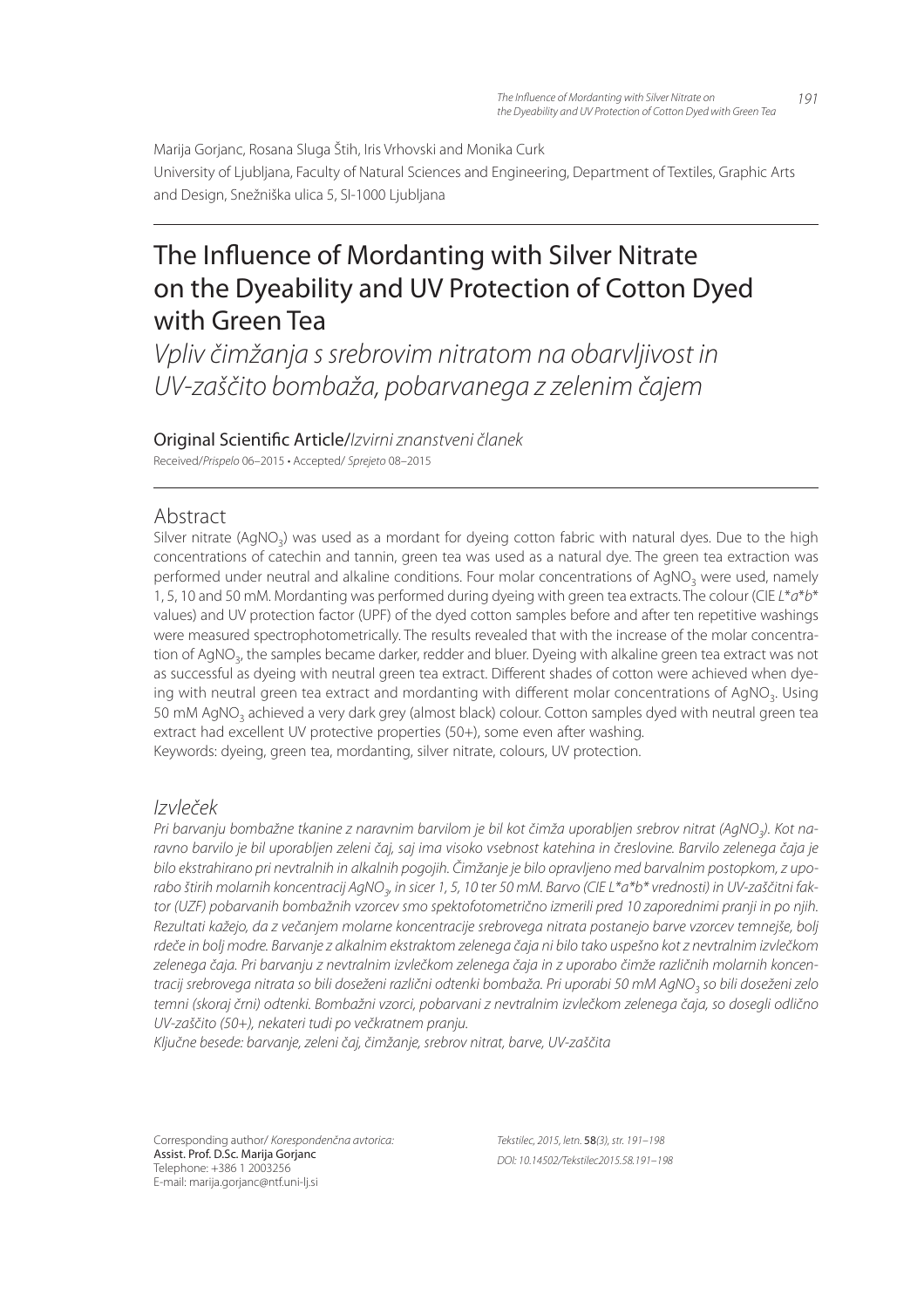### 1 Introduction

Synthetic dyes are being increasingly used in the process of dyeing, mostly because of the lower price compared to that of their natural counterparts. The fact that their production and use has a tremendous impact on the environment plays an insignificant role. However, natural extracts including dyes have become more popular over recent years because of their better biodegradability and their compatibilities with the environment. Most natural dyes also possess some functional properties [1–4]. Natural extracts have become quite popular amongst environmentally conscious consumers and are receiving more and more attention on the market. Green tea extract, which can be used as a natural dye, has various characteristics such as anti-carcinogenic, antioxidant, anti-bacterial and anti-allergic properties [5–10]. Green tea also has high UV protection due to its main component of catechin moiety. The most important ingredient in green tea is tea polyphenol, which is mainly composed of catechin (the main component representing more than 80%), flavones, anthocyan, tannin, and phenolic acid. Catechins' primary four compounds are (–)-epicatechin (EC), (–)-epigallocatechin (EGC), (–)-epicatechin gallate (ECG), and (–)-epigallocatechin gallate (EGCG), which is the predominant compound [11, 12]. Kim T. K. [13] discovered that cotton and nylon fabrics treated with green tea extracts have good antioxidant activities. Hwang et al. [14] discovered the deodorisation function of cotton, silk and wool treated with tea extract. The extract of green tea, used in Shin and Choi's research  $[15, 16]$ , showed relatively good affinity with protein and polyamide fibres, and low affinity to cellulosic fibres. Cotton's uptake of the tea extract was improved using the cationic agents during the process of pre-treatment. Chun et al. [17, 18] used natural mordants such as camellia ash, bean chaff ash and pyro-lignite of iron for dyeing silk fabrics with green tea extracts. After dyeing, the measurements of the contents of four kinds of catechins absorbed within the silk fabrics were in the following order: EGCG>ECG>EGC>EC. Deo and Desai [19] dyed cotton and jute fabrics with an aqueous extract of tea using three mordant dyeing methods. This resulted in deeper colour shades for jute and medium shades for cotton with good wash and light fastness. Kim [20] treated cotton fabrics with chitosan and dyed them with green tea extracts afterwards. The

*192 The Infl uence of Mordanting with Silver Nitrate on the Dyeability and UV Protection of Cotton Dyed with Green Tea*

> results showed good UV protection properties. Catechin contributes to UV protective properties. Kim [21] also focused his research on the ultraviolet protection properties of different kinds of fabrics dyed with green tea extract. The highest UV-A protective properties were shown by silk, followed by wool, nylon and acrylic, PET and cotton; higher UV-B protective properties were also shown by silk, followed by nylon, wool, acrylic, cotton and PET. All of these properties are dependent on several parameters, such as extraction conditions, pH of the extract or dyeing solution, and the temperature of the dyeing solution [22–24]. Kim et al. [22] researched the optimum extraction conditions of green tea. 1 g of green tea was mixed with 100 ml of water, methanol or ethanol using different extraction temperatures. The optimum extraction was shown in water and methanol rather than in ethanol. The extracts showed greater stability under acidic and neutral conditions than in the alkaline region. CIE  $L^*a^*b^*$  results for green tea extract aqueous solutions at different pH (from  $3$  to  $11$ ) showed that the increase of pH of the solution caused the extract to be darker, redder and yellower. The pH of an extract also influences the adsorption properties regarding textiles. Son et al. [23] discovered that the optimum dyeing conditions for dyeing nylon, cotton, rayon and lyocell fabrics with green tea extract was at  $pH = 5$ , where the adsorption of green tea extract was the highest. Higher temperatures combined with longer dyeing times caused higher K/S values and deeper shades of colour [24]. As already mentioned, green tea extract has low affinity to cellulosic fibres; therefore the use of mordants is necessary. In the process of dyeing, different mordants can be used, predominantly metallic. However, chitosan can be used as well [25]. Ghaheh et al. [26] carried out an assessment of the antibacterial activities of wool fabrics dyed with five different natural dyes, amongst which was also green tea extract. Aluminium sulphate, used as a mordant, caused the improvement and durability of antibacterial effects after five cycles of washing and 300 min of light exposure. Shin et al. [24] used ferric sulphate as a mordant in their study because tannin and all kinds of metallic mordants react and produce different colour shades. The purpose of our research was to achieve different colour shades of cotton using green tea extract and mordant that is not usually used for dyeing – silver nitrate. Four different concentrations of mordant and two extraction methods were used.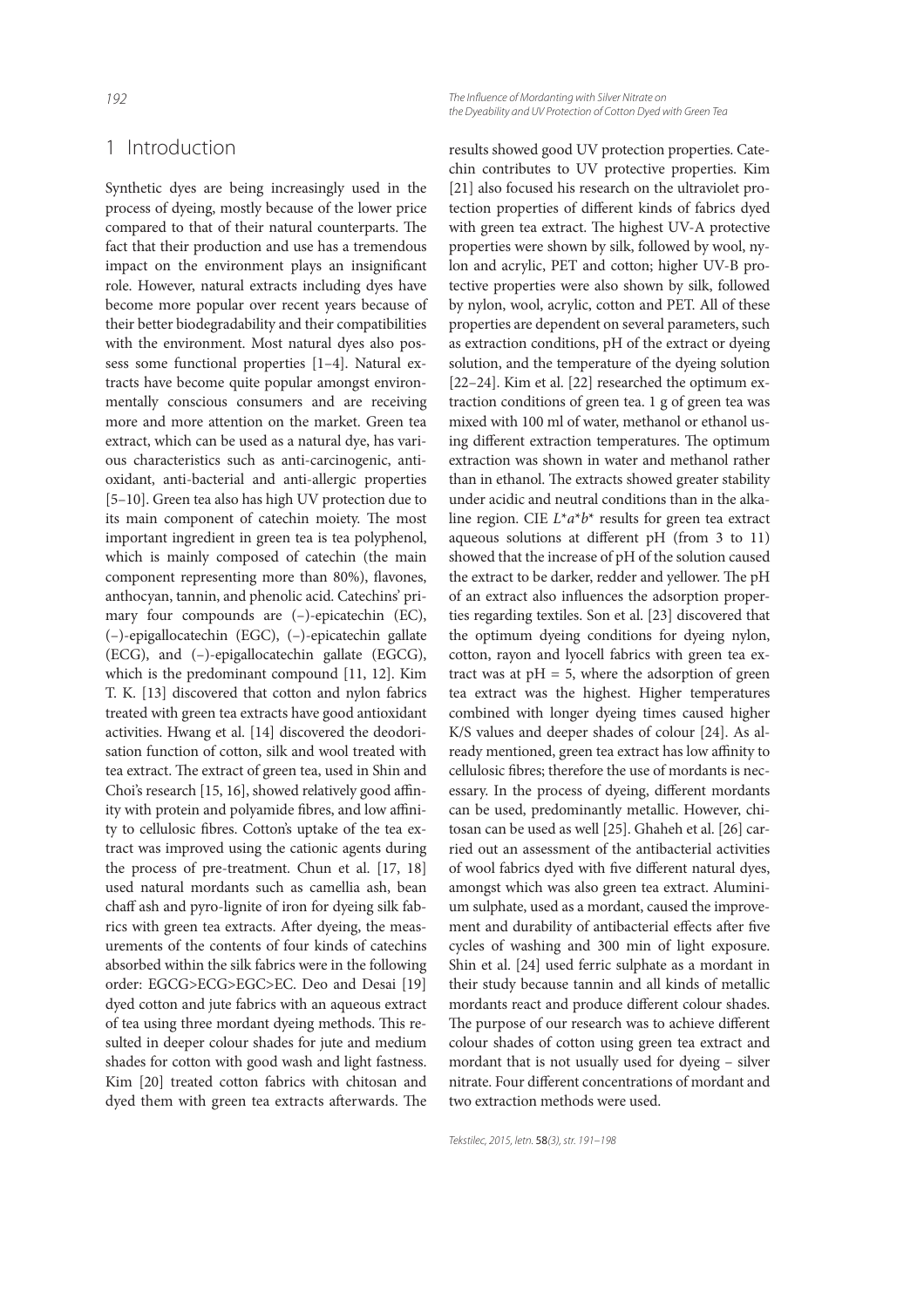## 2 Materials and methods

#### **Material**

100% bleached cotton plane weaved fabric (Tekstina, Ajdovščina) was used for the research.

#### **Mordanting**

The mordanting of cotton fabric was performed as meta-mordanting (mordanting during dyeing) with different molar concentrations of silver nitrate (Ag- $NO<sub>3</sub>$ ), i.e. 1 mM, 5 mM, 10 mM and 50 mM. The volume ratio between mordant and green tea extract was 1:1.

#### **Extraction of green tea**

Green tea was extracted under neutral and alkaline conditions. The neutral extract was prepared in deionised water with 20 g/l of green tea crushed leaves. The leaves were inserted within cold water. The mixture was heated and when it reached 95°C, the extraction took 5 min. Afterwards the mixture was left to cool for 30 min and then filtered to remove any of the solid particulates. The alkaline green tea extract was performed in the same manner however 5 g/l of  $\text{Na}_2\text{CO}_3$  was added to the mixture.

#### **Dyeing**

Dyeing of non-mordanted and mordanted cotton was performed in stainless-steal flasks, at goods to liquor ratio 1:20, at  $60^{\circ}$ C, for 40 min. After dyeing,

rinsing of the samples was performed in deionised water. The samples were air-dried at room temperature. The samples were marked according to their treatments and are presented in Table 1.

#### **Wash-fastness**

The dyed samples were washed in laboratory apparatus Launder-o-meter, according to EN ISO 105-C06 standard. The size of the sample was 100 x 40 mm, the wash bath contained 4 g/l ECE phosphate reference detergent B, the volume of the bath was 150 ml, the temperature of the bath was 40°C and the time of washing 30 minutes. Ten stainless steel globules were added into each bath to perform washing, which corresponded to five domestic washings. After washing, the samples were rinsed twice in deionised water and air-dried at room temperature.

#### **Colour measurements**

CIE  $L^*a^*b^*$  colour values and reflectance (R) of the samples were measured using reflectance spectrophotometer Datacolor PLUS. From the CIE  $L^*a^*b^*$ colour values, colour differences were calculated according to equation 1:

$$
\Delta E^* = \sqrt{\Delta L^{*2} + \Delta a^{*2} + \Delta b^{*2}},\tag{1}
$$

where  $\Delta L^*$  is the lightness difference,  $\Delta a^*$  is the red/ green difference and  $\Delta b^*$  is the yellow/blue difference between standard and batch.

| Marking of sample                          | Treatment of sample                                                                                     |  |  |  |
|--------------------------------------------|---------------------------------------------------------------------------------------------------------|--|--|--|
| Un                                         | Untreated                                                                                               |  |  |  |
| $GT_H, O$                                  | Dyed with neutral green tea extract (extraction in deionised water)                                     |  |  |  |
| $GT_Na_2CO_3$                              | Dyed with alkaline green tea extract (extraction in mixture of deionised<br>water and sodium carbonate) |  |  |  |
| $1 \text{ mM} + GT_H$ <sub>2</sub> O       | Mordanted with 1 mM AgNO <sub>3</sub> and dyed with neutral green tea extract                           |  |  |  |
| $5 \text{ mM} + GT_H$ , O                  | Mordanted with 5 mM AgNO <sub>3</sub> and dyed with neutral green tea extract                           |  |  |  |
| $10 \text{ mM} + GT_H$ <sub>2</sub> O      | Mordanted with 10 mM AgNO <sub>3</sub> and dyed with neutral green tea extract                          |  |  |  |
| $50 \text{ mM} + GT_H$ <sub>2</sub> O      | Mordanted with 50 mM AgNO <sub>3</sub> and dyed with neutral green tea extract                          |  |  |  |
| $1 \text{ mM} + GT_\text{A}CO_\text{A}$    | Mordanted with 1 mM AgNO <sub>3</sub> and dyed with alkaline green tea extract                          |  |  |  |
| $5 \text{ mM} + GT_\text{A}2CO_3$          | Mordanted with 5 mM AgNO <sub>3</sub> and dyed with alkaline green tea extract                          |  |  |  |
| $10 \text{ mM} + GT_\text{a}CO_3$          | Mordanted with 10 mM $AgNO3$ and dyed with alkaline green tea extract                                   |  |  |  |
| 50 mM + GT_Na <sub>2</sub> CO <sub>3</sub> | Mordanted with 50 mM AgNO <sub>3</sub> and dyed with alkaline green tea extract                         |  |  |  |
| W                                          | 10-times washed samples                                                                                 |  |  |  |

Table 1: Sample marking according to the treatment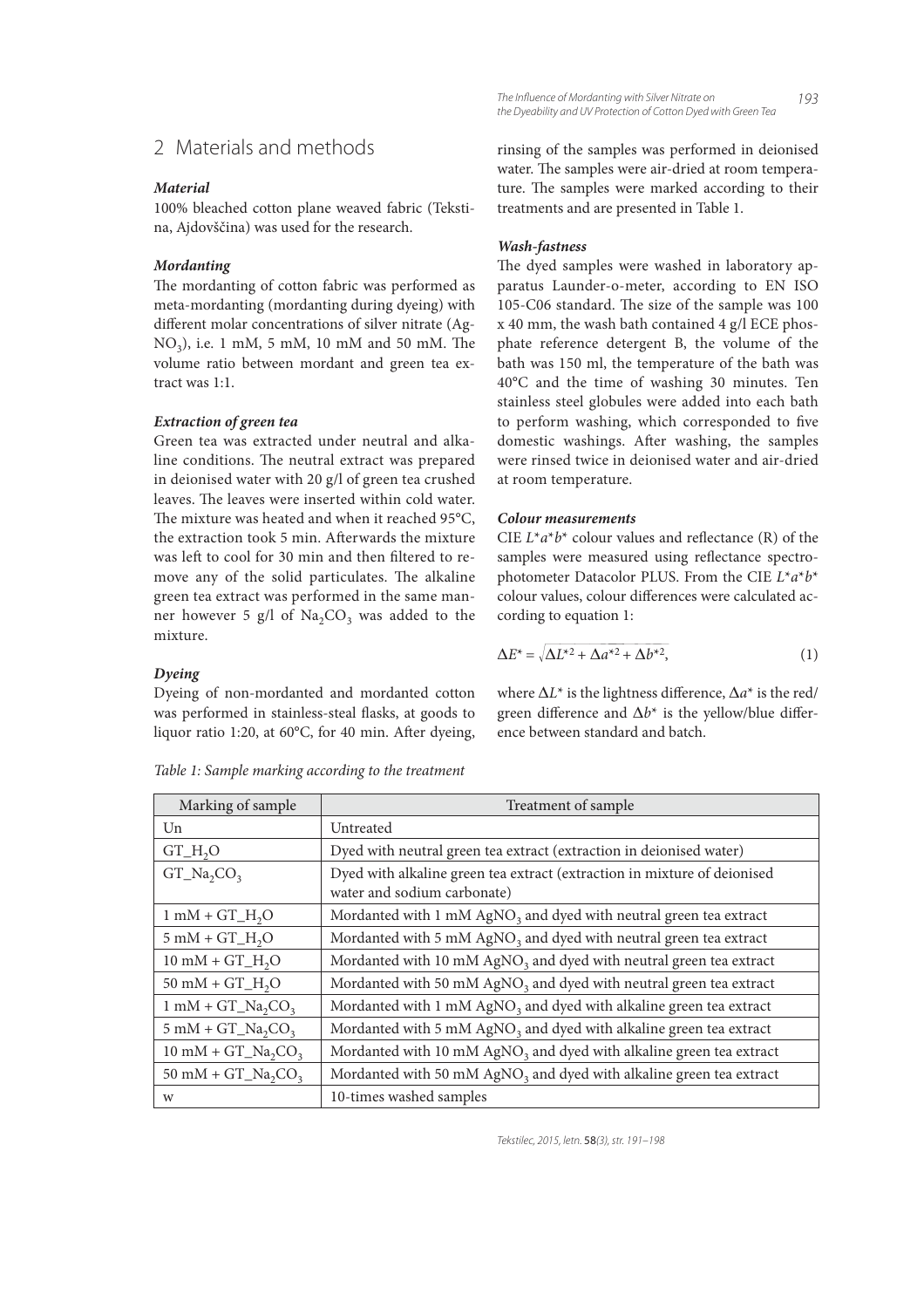From the reflectance measurements,  $K/S$  values were calculated according to equation 2:

$$
\frac{K}{S} = \frac{(1 - R)}{2 R} \tag{2}
$$

where  $R$  is the reflectance,  $K$  is the absorbance and  $S$ is the scattering.

#### **UV protection factor measurements**

The cotton samples were analysed for their UV protective properties on a Varian CARY 1E UV/VIS spectrophotometer containing a DRA-CA-301 integration sphere and Solarscreen software. The transmittance measurements and calculations of the ultraviolet protection factor (UPF) were carried out in accordance with the AATCC TM 183 standard.

### 3 Results and discussion

During the experiment we noticed that the colour of the green tea extract was much darker when the green tea was extracted under alkaline conditions (in a mixture of deionised water and  $\operatorname{Na_2CO_3})$  than under neutral conditions (only in deionised water). This observation is in accordance with literature [22]. As the extract was darker, the expected result was darker coloration of the dyed cotton. However, the results show differently. The CIE  $L^*a^*b^*$  colour values (Table 2) show that the cotton dyed with alkaline green tea extract was lighter, less red and less yellow than the cotton dyed with neutral green tea extract. The K/S value of the cotton dyed with neutral green tea extract (GT\_  $H<sub>2</sub>O$ ) was higher than the K/S value of cotton dyed with alkaline green tea extract  $(GT\_Na_2CO_3)$  (Table 2), meaning that dye uptake was lower for the  $GT\_Na_2CO_3$  sample. Cellulosic fibres, such as cotton, when in contact with water gain slightly negative charge due to the ionisations of the hydroxyl groups [27]. At a pH higher than 8, some of the hydroxyl groups in the hydroxymethyl side chains may also be ionised thus increasing the negative charge significantly [28]. The negative charges on the surface of the cellulose repel anionic dyes and hence the efficiency of dye adsorption on cellulosic fibres is generally low. The increase of the molar concentration of  $AgNO<sub>3</sub>$  increases the dyeability with green tea extract (Table 2). The  $K/S$  values of those cotton samples dyed with neutral green tea

extract increased from 0.61 for non-mordanted to 1.01 for mordanted with 1 mM AgNO<sub>3</sub>, and up to 10.51 for mordanted with 50 mM AgNO<sub>3</sub>. The  $K/S$ values of the cotton samples dyed with alkaline green tea extract were lower, ranging from 0.41 for non-mordanted to 1.93 for 50 mM  $\text{AgNO}_3$  mordanted. Cotton samples dyed with neutral green tea extract and mordanted with higher molar concentration of AgNO<sub>3</sub> were darker, redder and bluer, except the sample mordanted with 50 mM  $AgNO<sub>3</sub>$ that was less yellow (Table 2). Meta-mordanting during alkaline green tea extract dyeing gave darker, redder and yellower colorations of the dyed cotton (Table 2).

Table 2: CIE  $L^*a^*b^*$  colour values and K/S values of cotton dyed with green tea extract

| Sample                                   | $L^*$ | $a^*$   | $h^*$ | K/S   |
|------------------------------------------|-------|---------|-------|-------|
| Un                                       | 95.65 | $-0.27$ | 2.09  | 0.02  |
| $GT_H_2O$                                | 81.20 | 3.90    | 15.32 | 0.61  |
| $GT_Na_2CO_3$                            | 82.95 | 1.46    | 13.77 | 0.47  |
| $1 \text{ mM} + GT_H$ <sub>2</sub> O     | 69.58 | 5.70    | 16.15 | 1.01  |
| $5 \text{ mM} + GT_H$ <sub>2</sub> O     | 50.65 | 13.92   | 29.03 | 5.77  |
| $10 \text{ mM} + GT_H$ <sub>2</sub> O    | 39.63 | 13.47   | 18.83 | 10.19 |
| $50 \text{ mM} + GT_H$ <sub>2</sub> O    | 33.84 | 1.90    | 7.37  | 10.51 |
| $1 \text{ mM} + GT_\text{A}CO_3$         | 75.02 | 2.13    | 9.62  | 0.57  |
| $5 \text{ mM} + GT_\text{A}C_3$          | 69.45 | 7.14    | 22.34 | 1.19  |
| $10 \text{ mM} + GT_\text{A}C_3$         | 69.08 | 6.23    | 29.06 | 1.66  |
| $50 \text{ mM} + GT_\text{A}CO_\text{3}$ | 67.87 | 7.74    | 31.73 | 1.93  |

The colour differences ( $\Delta E^*$ ) between the nonmordanted and mordanted samples are presented in Figure 1. The differences are higher with increasing mordant molar concentration. Even at low molar concentration (1 mM), the colour difference between the non-mordanted and mordanted samples was higher than 1, meaning that the difference was visibly detectible. Colour differences were higher for samples dyed with neutral green tea extract. The results are in agreement with the results of CIE  $L^*a^*b^*$  values.

In order to demonstrate the colourful qualities of the cotton dyed with green tea extract using different molar concentrations of  $\text{AgNO}_3$ , the samples were photographed and are presented in Figure 2. Mainly brown shading was achieved, varying from very pale to dark brown. Dyeing with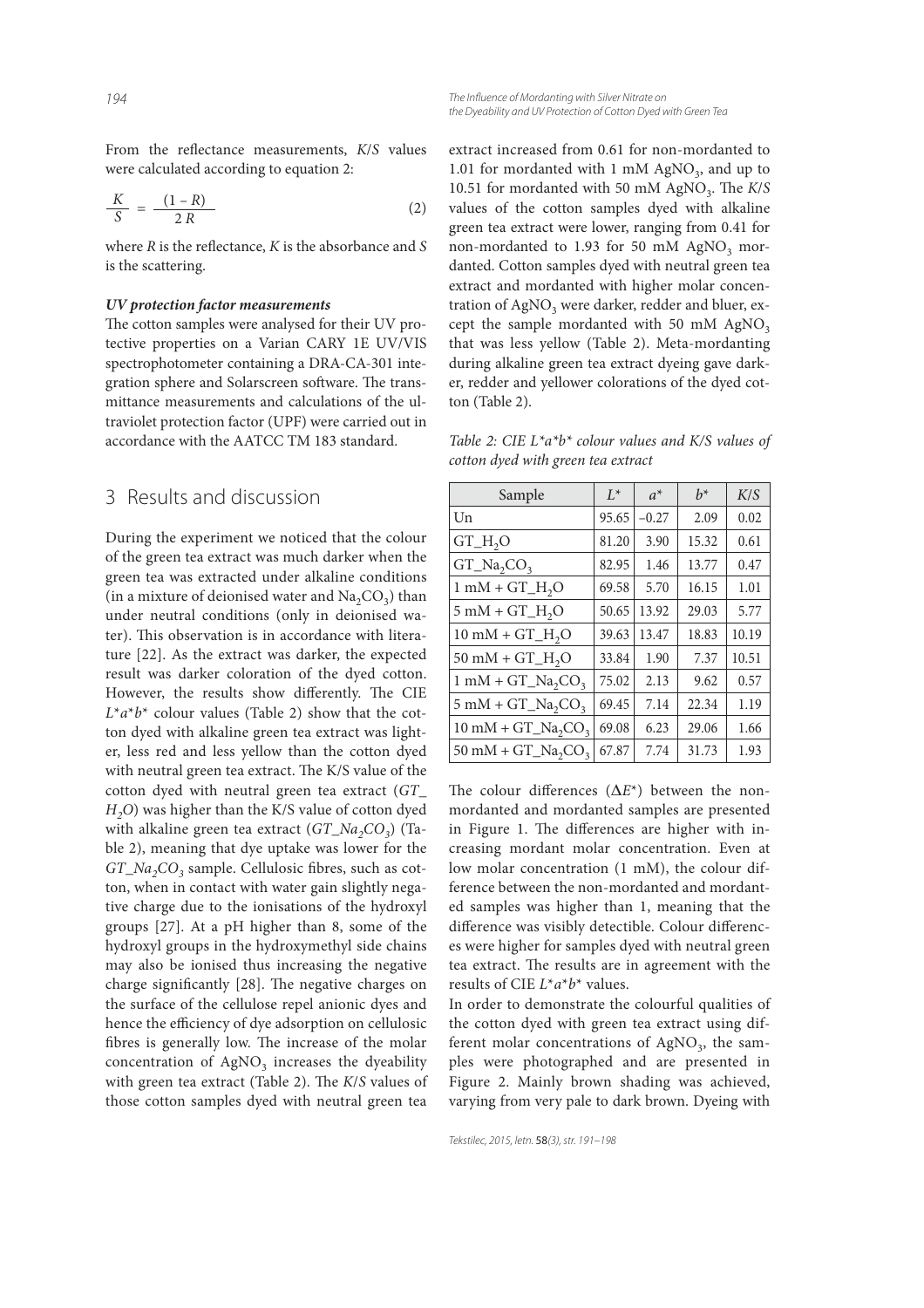*The Infl uence of Mordanting with Silver Nitrate on 195 the Dyeability and UV Protection of Cotton Dyed with Green Tea*



Figure 1: Colour differences ( $\Delta E^*$ ) between the nonmordanted and mordanted samples dyed with green tea (GT) extract

neutral green tea extract and mordanting with 50 mM  $\mathrm{AgNO}_3$  gave dark grey to almost black colorations of the cotton.

Textiles dyed with natural dyes have poor washing stability and mordanting helps to improve the wash fastness. Therefore, samples dyed with green tea extract were repetitively washed 10-times. The CIE  $L^*a^*b^*$  values of the washed samples are presented in Table 3, and the colour differences between nonwashed and washed samples in Figure 3. The nonmordanted sample dyed with neutral green tea extract was lighter, redder and less yellow after washing, while the non-mordanted sample dyed with alkaline green tea extract became lighter, less red and less yellow (Table 3). The colour difference was higher for the sample dyed with alkaline green tea extract than for the sample dyed with neutral green tea extract (Figure 3). The reason is in the poor adsorption of the dye onto cotton and is therefore easily removed with washing. Mordanting with  $\text{AgNO}_3$  did not drastically improve the wash fastness of the dyed samples. The colour differences in all cases were higher than 1, meaning that colour difference was detectable (Figure 3). The best results for wash fastness were achieved for the sample dyed with neutral green tea extract and mordanted with 50 mM of AgNO<sub>3</sub> (sample 50 *mM*  $+ GT_{-}H_{2}O$  (Figure 3).



Figure 2: Photographs of samples dyed with green tea extract

Table 3: CIE  $L^*a^*b^*$  values of washed (w) samples of cotton dyed with green tea extract

| Sample                                 | $L^*$ | $a^*$ | $h^*$ |
|----------------------------------------|-------|-------|-------|
| $GT_H_2O_w$                            | 82.03 | 4.34  | 10.96 |
| $GT_Na_2CO_3$ w                        | 89.71 | 0.91  | 7.89  |
| $1 \text{ mM} + GT_H_2O_w$             | 72.85 | 5.93  | 16.29 |
| $5 \text{ mM} + GT_H_2O_w$             | 51.48 | 11.84 | 24.51 |
| $10 \text{ mM} + GT_H$ , $O_w$         | 41.06 | 11.46 | 18.86 |
| 50 mM + $GT_H_2O_w$                    | 39.57 | 1.13  | 5.27  |
| $1 \text{ mM} + GT_Na_2CO_3$ w         | 78.88 | 1.91  | 5.90  |
| $5 \text{ mM} + GT_Na_2CO_{3}$ w       | 71.05 | 9.11  | 34.22 |
| $10 \text{ mM} + GT_\text{a}2CO_{3}$ w | 71.22 | 7.67  | 19.69 |
| 50 mM + $GT_Na_2CO_3$ w                | 73.47 | 4.76  | 26.60 |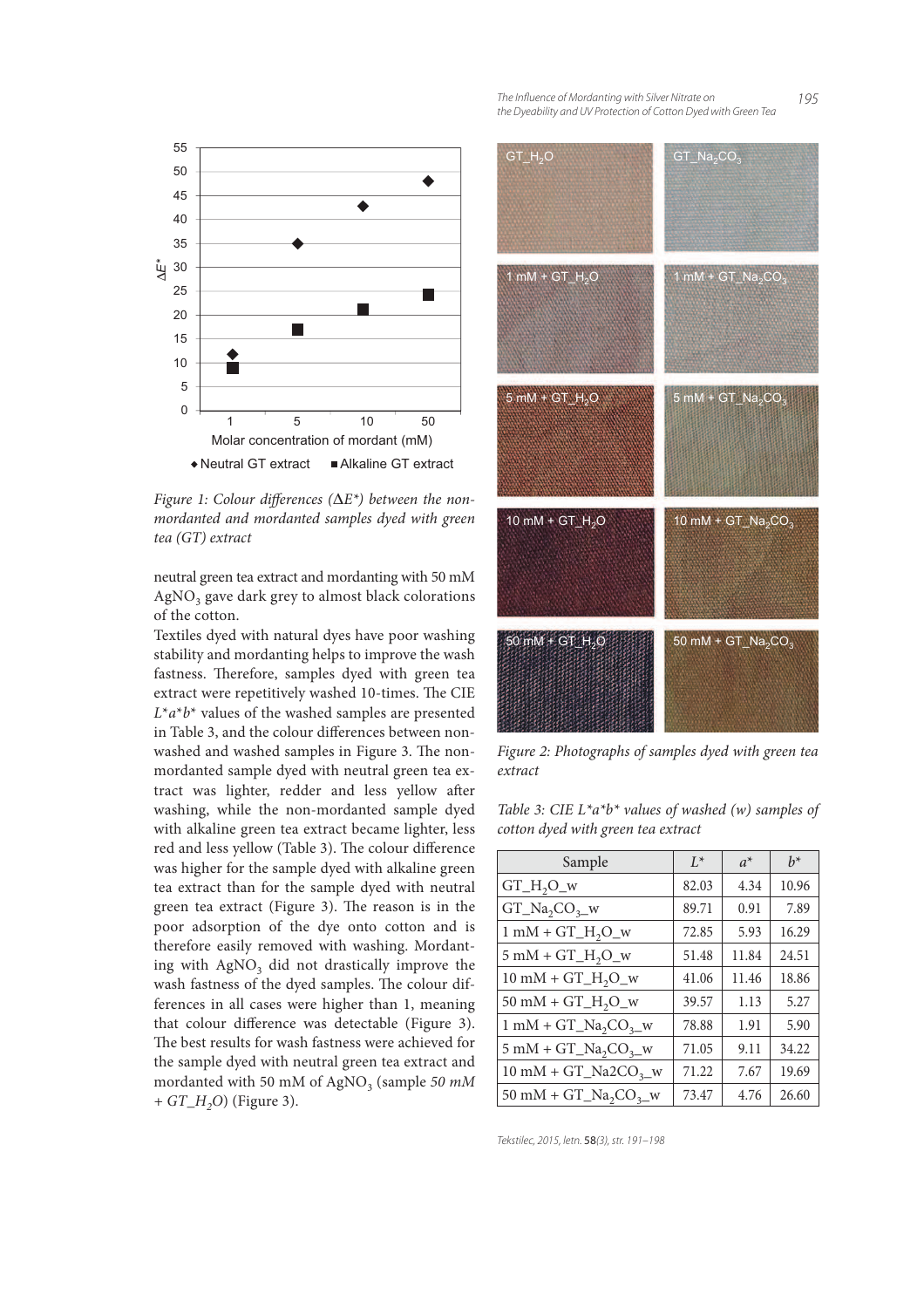*196 The Infl uence of Mordanting with Silver Nitrate on the Dyeability and UV Protection of Cotton Dyed with Green Tea*



Figure 3: Colour differences ( $\Delta E^*$ ) between the nonwashed and 10-times washed samples dyed with green tea extract

Green tea extracts are known for their good UV absorption properties [20, 21]. The UV transmission and UV protection factor of the dyed samples were measured (Table 4). The samples dyed with neutral green tea extract had excellent protective properties against UV radiation (50+), with the UPF values ranging from 66.44 for the non-mordanted sample up to 497.68 for the 50 mM  $AgNO<sub>3</sub>$  mordanted sample. Mordanting with  $AgNO<sub>3</sub>$  greatly increased the UV protection of the cotton dyed with neutral green tea extract. Although the mordanted samples dyed with alkaline green tea extract were darker than the non-mordanted sample, the UPF values are lower than for the nonmordanted sample. The exception was the sample 50 mM +  $GT\_Na_2CO_3$ , which had a higher UPF value. We could not find the reason for such results. After washing, the samples dyed with alkaline green tea extract had poor UV protection properties, with UPF values ranging from 8 to 15. The samples dyed with neutral green tea extract had very good UV protection properties even after ten repetitive washings. The non-

Table 4: Ultraviolet protection factor (UPF), UVA and UVB blocking properties, transmission (T) in the UVA and UVB regions and ultraviolet radiation (UVR) of the dyed and mordanted samples, before and after washing  $(w)$ 

| Sample                                                        | <b>UPF</b> | <b>UVA</b><br>blocking<br>(% ) | <b>UVB</b><br>blocking<br>(%) | T (UVA) | T(UVB) | T(UVR) |
|---------------------------------------------------------------|------------|--------------------------------|-------------------------------|---------|--------|--------|
| Un                                                            | 5.60       | 77.09                          | 83.57                         | 22.91   | 16.44  | 20.69  |
| $GT_H, O$                                                     | 66.44      | 96.26                          | 98.85                         | 3.74    | 1.15   | 2.94   |
| $GT_Na_2CO_3$                                                 | 22.15      | 92.23                          | 96.43                         | 7.77    | 3.57   | 6.45   |
| $1 \text{ mM} + GT_H$ <sub>2</sub> O                          | 41.31      | 95.96                          | 98.01                         | 4.04    | 1.99   | 3.39   |
| $5 \text{ mM} + GT_H$ <sub>2</sub> O                          | 81.05      | 98.79                          | 98.95                         | 1.21    | 1.05   | 1.14   |
| $10 \text{ mM} + GT_H_2O$                                     | 139.65     | 99.40                          | 99.37                         | 0.60    | 0.63   | 0.60   |
| $50 \text{ mM} + GT_H$ <sub>2</sub> O                         | 497.68     | 99.82                          | 99.81                         | 0.18    | 0.19   | 0.18   |
| $1 \text{ mM} + GT_\text{A}CO_3$                              | 14.11      | 90.51                          | 94.12                         | 9.49    | 5.88   | 8.31   |
| $5 \text{ mM} + GT_\text{A}Q_2CO_3$                           | 16.92      | 94.48                          | 94.90                         | 5.52    | 5.01   | 5.28   |
| $10 \text{ mM} + GT_\text{a}_2CO_3$                           | 20.71      | 95.92                          | 95.63                         | 4.08    | 4.37   | 4.09   |
| 50 mM + GT_Na <sub>2</sub> CO <sub>3</sub>                    | 28.30      | 96.66                          | 96.74                         | 3.34    | 3.03   | 3.20   |
| $GT_H, O_w$                                                   | 21.26      | 93.73                          | 95.72                         | 6.27    | 4.28   | 5.60   |
| $GT_Na_2CO_3$ w                                               | 8.63       | 83.48                          | 89.72                         | 16.52   | 10.28  | 14.48  |
| $1 \text{ mM} + \text{GT\_H}_2\text{O\_w}$                    | 27.58      | 92.61                          | 96.75                         | 7.39    | 3.25   | 6.10   |
| $5 \text{ mM} + GT_H_2O_w$                                    | 53.30      | 98.50                          | 98.40                         | 1.51    | 1.61   | 1.51   |
| $10 \text{ mM} + GT_H_2O_w$                                   | 127.23     | 99.43                          | 99.34                         | 0.60    | 0.63   | 0.60   |
| 50 mM + $GT_H_2O_w$                                           | 416.49     | 99.78                          | 99.77                         | 0.22    | 0.23   | 0.22   |
| $1 \text{ mM} + GT_Na_2CO_{3}$ w                              | 8.45       | 86.11                          | 89.61                         | 13.89   | 10.40  | 12.67  |
| $5 \text{ mM} + \text{GT}$ Na <sub>2</sub> CO <sub>3</sub> _w | 11.60      | 92.42                          | 92.41                         | 7.58    | 7.59   | 7.46   |
| $10 \text{ mM} + GT_\text{a}CO_\text{a}$ W                    | 13.71      | 93.89                          | 93.37                         | 6.11    | 6.63   | 6.15   |
| 50 mM + GT_Na <sub>2</sub> CO <sub>3_W</sub>                  | 15.67      | 94.96                          | 94.49                         | 5.04    | 5.51   | 5.09   |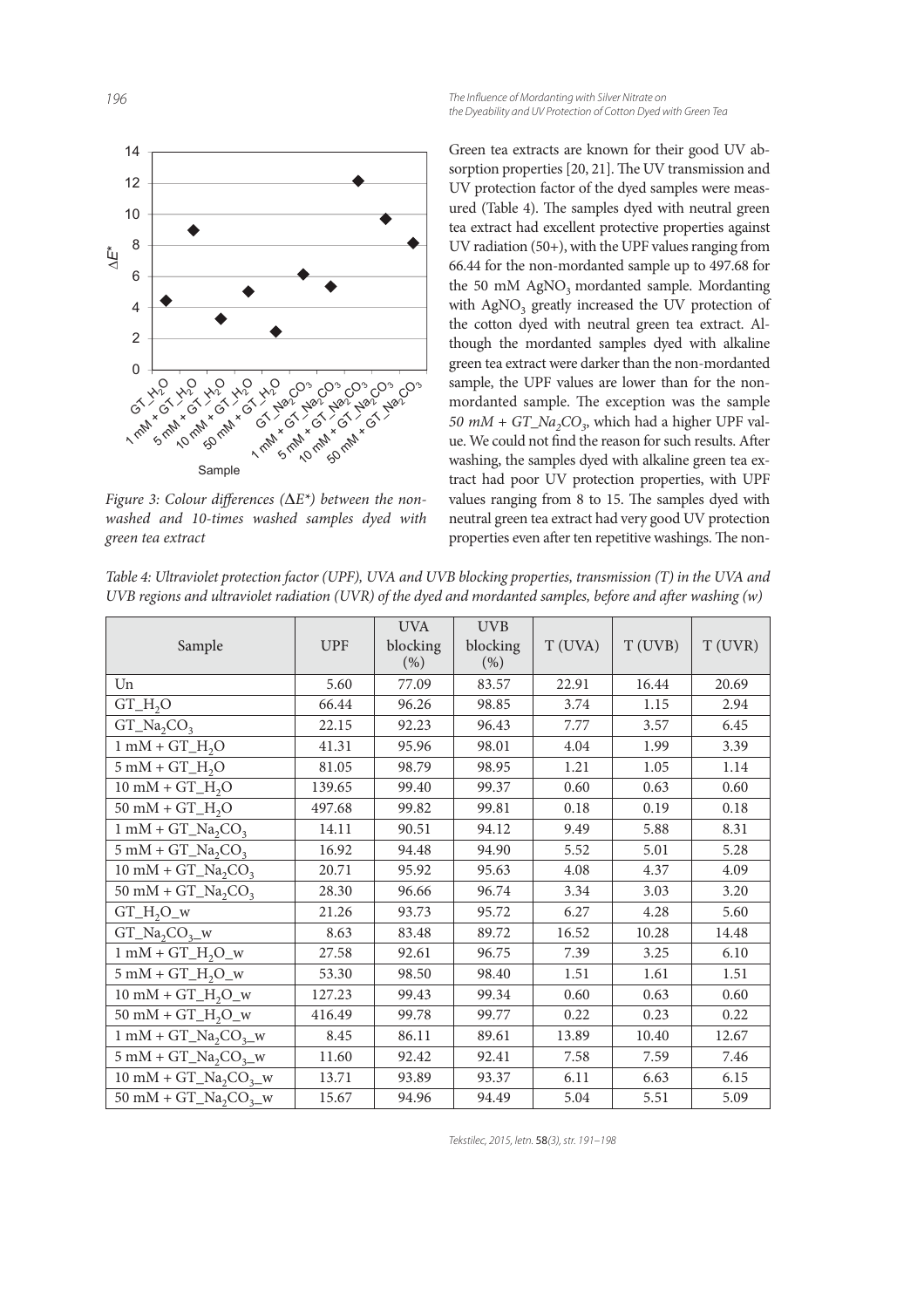mordanted sample and the sample mordanted with 1  $\text{mM AgNO}_3$  had lost excellent UV protection properties. Their UPF values were 21.26 and 27.58, respectively. The protection categories for these two samples were good and very good. The samples mordanted with higher molar concentrations of  $\mathrm{AgNO}_{3}$  and dyed with neutral green tea extract maintained their excellent (50+) protective properties against harmful UV radiation after ten repetitive washings.

## 4 Conclusion

Bleached cotton fabric was dyed with green tea extract and mordanted during dyeing with silver nitrate. Green tea was extracted under neutral and alkaline conditions. Silver nitrate was added into a dyebath at four molar concentrations, i.e. 1, 5, 10 and 50 mM. With the increased molar concentration of mordant the dyed cotton was darker, redder and bluer, meaning that different colorations of the cotton were achieved. The dyeability of the cotton was higher when it was dyed with neutral green tea extract than with alkaline. Consequently, mordanting with higher molar concentration of silver nitrate did not have such an influence on the dyeability of the cotton than when it was added into the neutral dyebath (neutral green tea extract). Different brown colourings of cotton fabric can be achieved by choosing the right molar concentrations of mordant. Dark grey coloration of the cotton was achieved when it was dyed with neutral green tea extract and mordanted with 50 mM of silver nitrate. Cotton fabrics had very high UV protection factor (even up to 400). Even after repetitive washing the UV protection of the samples dyed with neutral green tea extract and mordanted was excellent. However, the dyed samples had poor colour fastness to washing.

#### **Acknowledgements**

The research was financially supported by the Slovenian Research Agency (programme Textiles and Ecology P2 – 0213).

### References

1. BECHTOLD, Thomas, TURCANU, A., GAN-GLBERGER, Erika and GEISSLER, Susanne. Natural dyes in modern textile dyehouses – how to combine experiences of two centuries to meet the demands of the future? Journal of Cleaner Production, 2003, **11**(5), 499–509, doi: 10.1016/ S0959-6526(02)00077-X.

- 2. GIRI DEV Venkateshwarapuram Rengaswami, VENUGOPAL, Jayarama, SUDHA, S., DEEPI-KA, Gupta and RAMAKRISHNA, Seeram. Dyeing and antimicrobial characteristics of chitosan treated wool fabrics with henna dye. Carbohydrate Polymers, 2009, **75**(4), 646–650, doi: 10.1016/j.carbpol.2008.09.003.
- 3. GRIFONI, Daniele, BACCI, Laura, ZIPOLI, Gaetano, CARRERAS, Giulia, BARONTI, Silvia and SABATINI, Francesco. Laboratory and outdoor assesment of UV protection offered by flax and hemp fabrics dyed with natural dyes. Photochemistry and Photobiology, 2009, **85**(1), 313– 320, doi: 10.1111/j.1751-1097.2008.00439.x.
- 4. SINGH, Rajni, JAIN, Aastha, PANWAR, Shikha, GUPTA, Deepti and KHARE, S.K. Antimicrobial activity of some natural dyes. Dyes and Pigments, 2005, **66**(2), 99–102, doi: 10.1016/j.dyepig. 2004.09.005.
- 5. HIBASAMI, Hiroshihe, ACHIWA, Yumiko, FUJIKAWA, Takahiko and KOMIYA, Takashi. Induction of programmed cell death (apoptosis) in human lymphoid leukemia cells by catechin compounds. Anticancer Research, 1996, **16**(4A), 1943–1946.
- 6. HIROSE, Masao, MIZOGUCHI, Yasumoto, YAO-NO, Makoto, TANAKA, Hikaru, YAMAGUCHI, Tsuyoshi and SHIRAI, Tomoyuki. Effects of green tea catechins on the progression or late promotion stage of mammary gland carcinogenesis in female Sprague-Dawley rats pretreated with 7,12-dimethylbenz(a)anthracene. Cancer Letters, 1997, **112**(2), 141–147, doi: 10.1016/ S0304-3835(96)04560-0.
- 7. KATIYAR, Santosh K., AGARWAL, Rajesh and MUKHTAR, Hasan. Protection against malignant conversion of chemically induced benign skin papillomas to squamous cell carcinomas in SENCAR mice by a polyphenolic fraction isolated from green tea. Cancer Research, 1993, **53**(22), 5409–5412.
- 8. KATIYAR, S. K.; MUKHTAR, H. Metabolic consequences of changing dietary patterns. World Review of Nutrition Diet, 1996, **79**, 154–184.
- 9. NELSON, Bryant C., THOMAS, Jeanice Brown, WISE, Stephen A. and DALLUGE, Joseph J. The